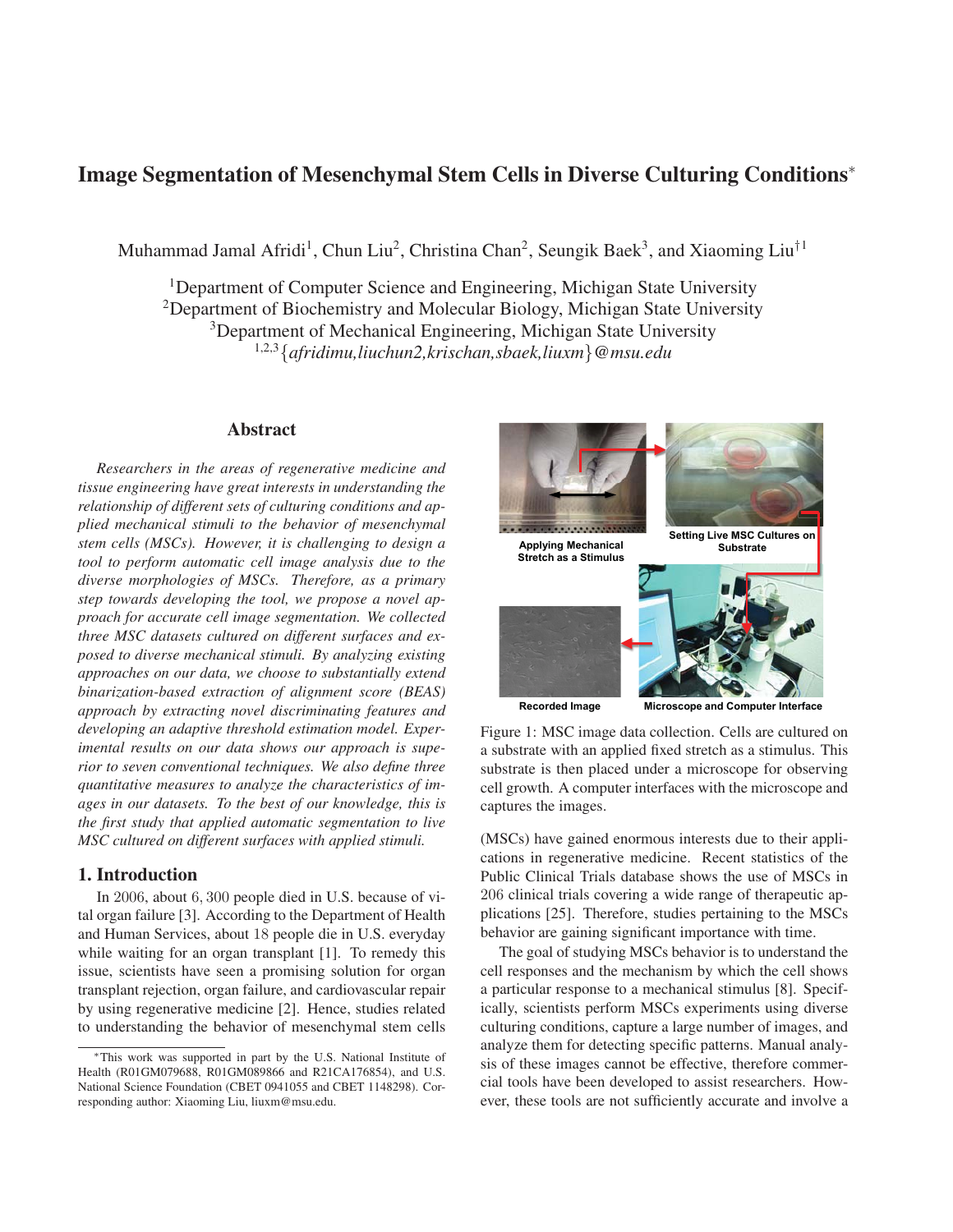

(a) 35PDMS+Cuts (b) 10PDMS+Stretch (c) Plastic+Cuts

Figure 2: Example images from each of the three datasets.

lot of manual work. For example, in a recent evaluation of endothelial cell density estimation with three commercial tools, two out of three analysis results were not comparable to the ground truth and significantly overstated the cell density [20]. Since MSCs have a higher differentiating nature than endothelial cells, such analysis can be even more challenging. Hence, there is a strong need for a tool that accurately performs automatic MSCs analysis.

However, due to the diverse nature of MSCs experiments and the special differentiating characteristics of MSCs, even the segmentation of MSCs, the first step in automatic analysis, can be a challenge. To understand the MSCs behavior, we collect datasets of MSCs from three experimental conditions with different mechanical stimuli: (i) 10: 1 crosslinked polydimethylsiloxane (PDMS) substrate kept under mechanical stretch, (ii) 35: 1 crosslinked PDMS substrate with applied cuts, and (iii) plastic substrate with cuts. In this paper, these conditions are denoted as 10PDMS+Stretch, 35PDMS+Cuts, and Plastic+Cuts, respectively. Figure 1 shows our data collection procedure. A number of traditional threshold-based image segmentation approaches fail to achieve satisfying results on our datasets. The best performing approach, the recent binarizationbased extraction of alignment score (BEAS) [27] approach, uses an adaptive threshold based segmentation. Its threshold is estimated based on the mean and standard deviation, which cannot cover sufficient statistics of a cell image distribution. Our analysis shows that different local regions in the cell images with the same mean and standard deviation may have different optimal thresholds. This raises the need of a more effective MSC segmentation approach.

To address this problem, this paper proposes a novel and effective approach to segment MSC images captured under different mechanical stimuli. To deal with the challenge of segmentation on our MSC datasets, we aim to understand the characteristics of our data by using three simple quantitative measures and by analyzing the intensity distributions of local cell patches in relation to the performance of traditional approaches. Furthermore, by significantly extending the BEAS approach, we propose a novel combination of threshold estimation model, as well as more effective features that relate to the rate of rise in the intensity distribution of a cell image. Comparison of our approach with traditional approaches clearly shows the superiority of our approach on the MSC datasets.

In summary, this paper has three main contributions:

 We propose a novel and effective approach for accurate segmentation of MSC images obtained from live cultures under diverse mechanical stimuli.

 We collect three diverse datasets of MSCs exposed to different mechanical stimuli. To facilitate future research and comparison, our databases are publicly available.

 $\diamond$  We conduct the first comparative study of seven well-known image segmentation approaches on these three datasets of MSC images.

# 2. Prior Work

Automatic cell segmentation is not new to our research community. However, it is important to note that the design of cell segmentation algorithms varies significantly depending on factors such as the morphological and behavioral characteristics of different cells, and the objective of the cell study. To the best of our knowledge, there is no comprehensive study in the literature that specifically aims for MSC segmentation. Therefore, this paper focuses on accurate cell segmentation in our challenging MSC datasets. As shown in Fig. 2, we observe significant variations in MSC images when cultured under different experimental setups.

In some studies, florescence is used to highlight the cells in an image, which makes cell segmentation substantially easier. For example, Wiliem et al. use such images to classify human epithelial cells [26]. Studying lymphocytes on such images is the focus of [16]. Similarly, two recent works [5, 11] use color-based images for cancer detection. However, in our study the behavior of live cultures of cells has to be observed without using fluorescence or staining.

In the literature, researchers have adopted various approaches to cell segmentation. In [9,28], live cultures of the cells are used to detect mitotic events of cells and track them across frames. A bright spot appears in the image when a cell goes through mitosis. Authors in [28] adopt the level set method, whereas the segmentation technique of [9] is based on a specific microscopy imaging model. On the other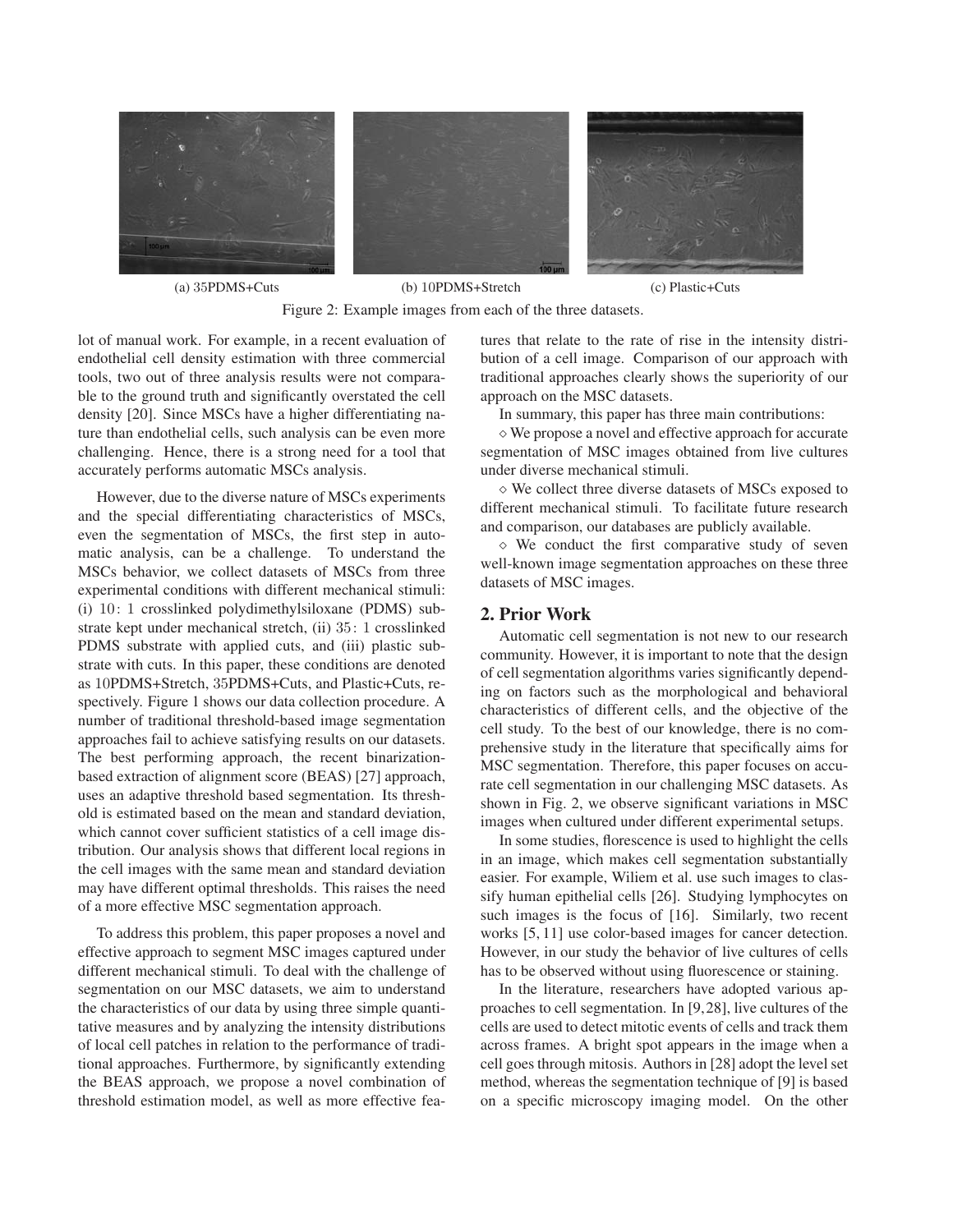

Figure 3: Overall architecture of our approach.

hand, many studies also employ supervised learning-based approaches, such as neural network [15,16] and AAM [14]. Authors in [4] adopt a learning-based template matching approach to segment cell nuclei in microscopy images. However, learning-based approaches might not be suitable for a rapid large scale analysis on cell data, due to the timeconsuming manual labeling of large data and training. Further, approaches that utilize morphological models for cell segmentation, might not be a preferred choice for our MSC datasets due to the highly differentiating nature of MSC, i.e., it continually changes its morphology.

Gradient based approaches are also of interest to many researchers [6, 23]. In [6], behaviors of the fibroblast cells are studied and mitotic events are tracked which appeared as bright spots in their images. However, gradient based techniques are not known for performing well on low contrast and noisy images [27]. Further, study in [6] does not explicitly describe the image diversity in its dataset. In contrast, due to substantial diversity in our datasets, we thoroughly study dataset based variations using quantitative measures, while designing our proposed approach.

Thus, the nature of our MSCs study directs us to prefer the use of learning-free approaches that are independent of utilizing any morphological models for cell segmentation, such as those mentioned in [18, 19, 22, 29]. In a similar BEAS approach [27], Xu et al. study the cellular orientations and show that adaptive thresholding is effective in segmenting a diverse set of cell images. After applying the preprocessing steps to the cell images, they use the local thresholding approach of Savoula and Pietikainen [22] for segmentation. They obtain significantly better results in comparison to Fast Fourier Transform-Radial Sum [17] and gradient based approaches [12]. This motivates us to study the BEAS approach and further extend it to tackle our data.

## 3. The Proposed Approach

The overview of our approach is shown in Fig. 3. A cell image of MSC datasets first goes through the preprocessing step, where we use the despeckle filter to reduce the image noise and Gaussian blur to remove the effects of uneven illumination. A similar preprocessing step is adopted in [27]. We use the standard implementation in ImageJ [21], with a standard deviation of 2 for Gaussian blur.

Our analysis shows that there is a high overlap between the cell and background intensities, and diverse intensity distributions at different areas of a cell image. Thus, to reduce the intensity variation in the cell and background pixels, we extract *local patches* from the original image. These patches are passed through the *feature extraction* step, after which our *threshold estimation* model calculates an accurate threshold to segment the MSCs. In the remaining sections, we provide the details of three steps: patch extraction, feature extraction, and threshold estimation.

# 3.1. Patch Extraction

Although after preprocessing our cell images might be less noisy, they are still challenging to segment, as shown by the performance of conventional approaches in Sec. 4. Hence, we perform a comprehensive analysis on our database to understand its characteristics and complexity. Our analysis shows that there are huge variations in the intensities of cell and background pixels, and thus there is a significant overlap between the pixel intensities of cells and background. As a result, using a single and global threshold to segment the entire image might not be an effective approach. To reduce the image complexity, we randomly extract patches of size  $300 \times 300$  from the original image. The patch size is chosen in order to capture a reasonable amount of cells with background regions.

We now observe and measure the effect of this patch extraction step. To quantitatively evaluate the reduction of complexity, we define three measures, as shown in Table 1. Higher values of these measures indicate higher complexity for segmentation. Also, these measures help us to compare the complexity of all three datasets and can potentially be used by researchers for comparing their datasets with ours. We now define these measures as follows:

Cell-pixel variance If the pixel intensities of a cell region show a high variance, this can pose a challenge for cell segmentation. If  $N_c$  is the total number of pixels in all cell regions,  $p_i^c$  represents the intensity of a pixel i within cell<br>regions, and  $m(n^c)$  is the mean intensity of all cell pixels regions, and  $m(p_i^c)$  is the mean intensity of all cell pixels,<br>we calculate the cell pixel variance as follows we calculate the cell-pixel variance as follows,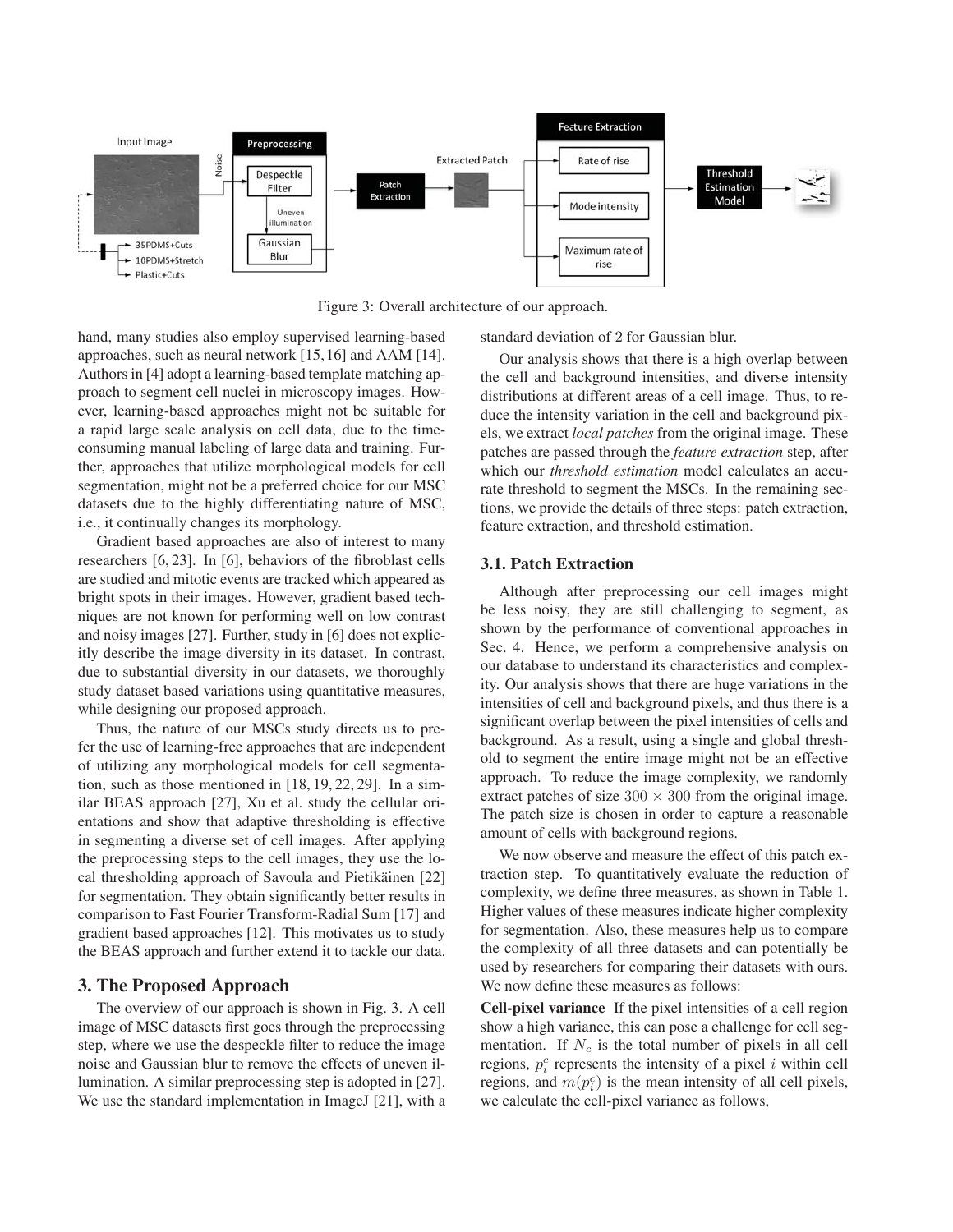Table 1: Quantitative measures for three datasets.

|          | <b>Measures</b> | 35PDMS+Cut        | 10PDMS+Stretch    | Plastic+Cut        |
|----------|-----------------|-------------------|-------------------|--------------------|
| Original | $S_C$           | $3.167 \pm 0.964$ | $5.494 \pm 0.114$ | $7.841 + 0.574$    |
| image    | s <sub>b</sub>  | $6.372 \pm 0.029$ | $7.088 \pm 0.330$ | $10.389 \pm 0.431$ |
|          |                 | 0.869             | 0.896             | 0.810              |
| Patch    | $s_c$           | $2.599 + 0.547$   | $2.556 + 0.853$   | $5.930 + 0.182$    |
|          | s <sub>b</sub>  | $5.763 \pm 0.537$ | $5.259 \pm 0.678$ | $9.652 \pm 1.619$  |
|          |                 | 0.878             | 0.903             | 0.810              |

$$
s_c = \frac{1}{N_c} \sum_{i=1}^{N_c} (p_i^c - m(p_i^c))^2.
$$
 (1)

Table 1 shows that  $s_c$  is high for all the original images and reduced significantly for the orterated notabes. This means reduced significantly for the extracted patches. This means a potential decrease in the overlap of cell and background pixel intensities and an increase in the ease of segmentation. Also, we note that  $s_c$  is the highest for the Plastic dataset.

Background-pixel variance Similarly, the cell images are difficult to segment if the distribution of background pixels has a large variance. We define this measure as follows,

$$
s_b = \frac{1}{N_b} \sum_{i=1}^{N_b} (p_i^b - m(p_i^b))^2,
$$
 (2)

where  $N_b$  is the number of background pixels,  $p_i^b$  is the intensity of a background pixel, and  $m(p^b)$  represents the intensity of a background pixel, and  $m(p_i^b)$  represents the<br>mean intensity of background pixels. Again, Table 1 shows mean intensity of background pixels. Again, Table 1 shows decrease in  $s_b$  due to the patch extraction step. However, the overall decrease of  $s_b$  is less than that of  $s_c$ . Furthermore, we observe the highest  $s<sub>b</sub>$  for patches from the Plastic dataset. Thus, the two measures,  $s_c$  and  $s_b$ , clearly show that the Plastic dataset is the most challenging, whereas these measures are the lowest for 10PDMS patches.

Cell to background ratio To understand the contrast between the average cell intensity and the average background intensity, we define  $\eta = \frac{m(p_i^c)}{m(p_i^b)}$  $\frac{m(p_i)}{m(p_i^b)}$ . In case of no cells, this measure has a zero value. On the other hand, in the most challenging case  $\eta = 1$ , which means the mean cell intensity equals to the mean background intensity. It is desirable to have low values of  $\eta$ . Higher values mean a very small difference between the intensity levels of cell and background regions in an image. Table 1 shows that all our datasets have  $\eta > 0.8$ , and these high values indicate all our datasets to be challenging. However, no significant change of  $\eta$  is observed as a result of patch extraction. This shows that local patches can have smaller intensity variations in both the cell and background region, but not necessary higher contrast in their intensity levels.

#### 3.2. Distribution Analysis and Feature Extraction

In order to design an accurate model for segmenting the MSCs in our three datasets, we need to extract and utilize the most effective features from the image data. For this purpose we propose a novel combination of features, listed below, for our threshold estimation model:



Figure 4: Two sets of image pairs with the same mean and standard deviation but different optimal thresholds (shown as *True Th*).

- $\diamond$  Rate of rise,
- $\diamond$  Mode intensity for a patch,
- $\diamond$  Maximum rate of rise for a dataset.

It is important to provide the analysis that leads to the design of this feature combination. Thus, rather than merely introducing the features, we explain our two-fold analysis to discover the above feature set: (i) analyze the features in prior threshold-based approaches, and (ii) explore the relevance of these features w.r.t. our datasets.

#### 3.2.1 Features of Prior Threshold-based Approaches

Most well-known threshold-based approaches show a bias towards using the mean and standard deviation as the features [10,18,19,22]. These approaches have performed very well on some datasets. For example, in [27], the authors design the BEAS approach to segment the diverse sets of cell images and report accurate results. However, when we analyze our datasets using only the mean and standard deviation based measures, we observe the need of more discriminating features. This will be explained in the next section.

## 3.2.2 Relevance of Features on Our Datasets

To analyze the relevance of any features to our dataset, we first study the pixel intensity distributions in our cell images. For a general non-Gaussian distribution, the mean and standard deviation can not completely describe the information of a distribution. Two very different distributions could have the same mean and variance. This is also true for the pixel intensity distribution of cell images. In other words, two cell images with the same mean and standard deviation can have different optimal segmentation thresholds. For example, in Fig. 4, the mean and standard deviations of two distributions in a pair are approximately the same but their optimal thresholds are significantly different.

This can create challenges for many threshold-based approaches including [27] on our datasets. Hence, to find a differentiating feature, we study the common characteristics of all the distributions and particularly of confusing cases such as those in Fig. 4. We find that even for a small patch with a few cells, the pixel intensities of some cells can lie in a very different range than other cells. Similarly not all background regions have the same range of pixel intensities.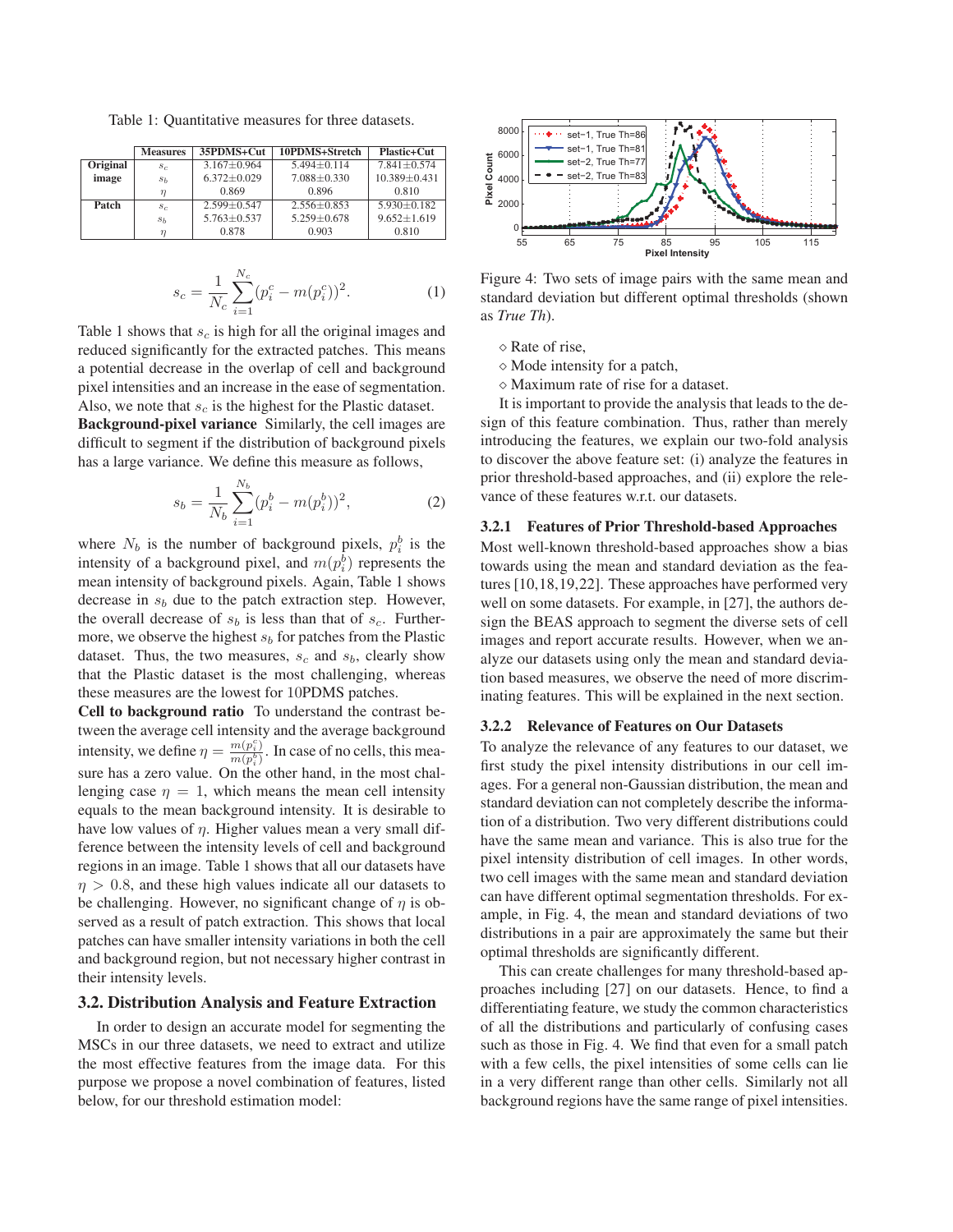Some background regions can be much darker and their intensities can also overlap with those of cells. We observe the rate of rise as a main factor that can characterize the diverse distributions. The rate of rise is defined as the rate at which the pixel intensity in the histogram of a cell image rises from its low values (mainly cell regions) towards the peak value (mainly background). As shown in Fig. 4, even though the mean and standard deviations are the same, the rates of rise are different for the various distributions, representing the different nature of the cell and background distribution. Therefore, to utilize this feature in our threshold estimation model, we use the power of the exponential distribution to measure the rate of rise,

$$
y = Ae^{\beta x}, \tag{3}
$$

where **x** are pixel intensity values in a patch that are less than or equal to the most frequent intensity value and **y** is the count of pixels for each intensity value in **x**. We calculate the rate of rise,  $\beta$ , using a standard curve fitting procedure based on a pair of **x** and **y**.

Further, for each patch this rise ends as it reaches the peak value presenting the most frequent intensity called "mode". The mode intensity can be different for each patch and hence we consider it as a feature in combination with the rate of rise. The concept of rate of rise is somewhat similar to the kurtosis of a distribution as both tend to measure the *peakedness* of a distribution but unlike kurtosis, to compute rate of rise, we consider the part of the distribution that lies to the left of the mode intensity. Moreover, our feature set also includes a parameter that estimates the maximum  $\beta$ of all patches in a dataset. This feature will be explained in the next section of threshold estimation model.

### 3.3. Threshold Estimation Model

In addition to effective features, we also need a welldesined model to utilize these features for threshold estimation. Considering our analysis and accurate prior results reported by [27], we significantly evolve the BEAS threshold model to a more accurate model. To make this paper selfcontained, we first introduce the BEAS threshold model. As shown in Eqn. 4, the BEAS model calculates a threshold T by an addition of two parts: a reference part and a shift part.

$$
T = m + km(\frac{s}{R} - 1),\tag{4}
$$

where  $m$  is the mean intensity of a patch and  $s$  is the standard deviation of a patch. The maximum standard deviation of a dataset, R, can be learnt either from the data or provided by the user. The parameter  $k$  is specified by the user to tune the model.

Typically the threshold is estimated at a distance from the mean value. Hence,  $m$  acts as the reference part and  $km(\frac{s}{R}-1)$  measures the shift from m towards the estimated<br>threshold. It is important to note that the shift part is a critithreshold. It is important to note that the shift part is a critical term and determines the accuracy of the threshold-based

segmentation. As mentioned before, this model is primarily determined by the mean and standard deviation and our experiments show that it is not sufficiently accurate on our datasets. Therefore we extend both the shift and the reference parts to explore the efficacy of our feature set.

Extend the reference part Our approach focuses on the discriminative ability of the shape of the rise in a cell image distribution. This rise ends completely when the pixel intensity equals the mode value and therefore the mode acts as a reference in our model. Denoted as  $m_p$ , the mode of a patch is the most frequent pixel intensity within a patch.

Extend the shift part The shift part can further be seen as a product of two terms,  $km$  and  $(\frac{8}{R} - 1)$ . To explore and compare the effectiveness of our approach we first extend compare the effectiveness of our approach, we first extend the second term and utilize the discriminating ability of the rate of rise  $\beta$ . The extension can be written as  $(\frac{\beta}{\ell\beta\mu} - 1)$ , where  $\beta$  is the rate of rise for a patch and  $\ell \beta_{\mu}$  estimates the maximum rate of rise in one dataset. In our experiments,  $\beta_{\mu}$ is calculated by averaging  $\beta$  of randomly selected 5 patches from a dataset, and  $\ell$  is set to be a constant of 2.

The first term in the product, km, is extended in our model to  $km_p$ . We use  $k = 0.35$  in all our experiments. In our model we further weight this term with  $\frac{m_p}{255}$ , which indicates the position of the mode w.r.t. the range from 0 (darkest) to 255 (brightest).

After incorporating all our extensions, we use the following model to calculate the threshold  $T$  of a local patch:

$$
T = m_p + \frac{km_p^2}{255} (\frac{\beta}{\ell \beta_\mu} - 1).
$$
 (5)

In summary,  $\beta_{\mu}$  is calculated once for each of our three datasets. To estimate a threshold for each patch in a specific dataset,  $\beta$  and its mode intensity  $m_p$  are calculated. Suitable constants for k and  $\ell$  are used for our model. In this paper we do not focus on thoroughly finding the optimal values for  $\ell$  and k. However, it is important to note that our model is less sensitive to the values of k than that of  $\ell$ .

#### 4. Experiments and Results

In this section we test our approach on MSC image patches from three datasets that are collected for analyzing the responses of cells to mechanical stimuli. We first explain our dataset collection process, and then present the detailed experimental results. Finally we provide a brief discussion on the relationship between the accuracy of higher level analysis and the role of cell segmentation.

#### 4.1. Dataset Collection

We begin by explaining the details of our dataset and the experimental setup for collecting our data. As the focus of our dataset, MSCs are isolated from Sprague-Dawley rats. Femurs and tibias are dissected from 6–8 week old rat as described in [31]. The cells are grown over a period of 5 days and imaged using the Leica DM IL inverted microscope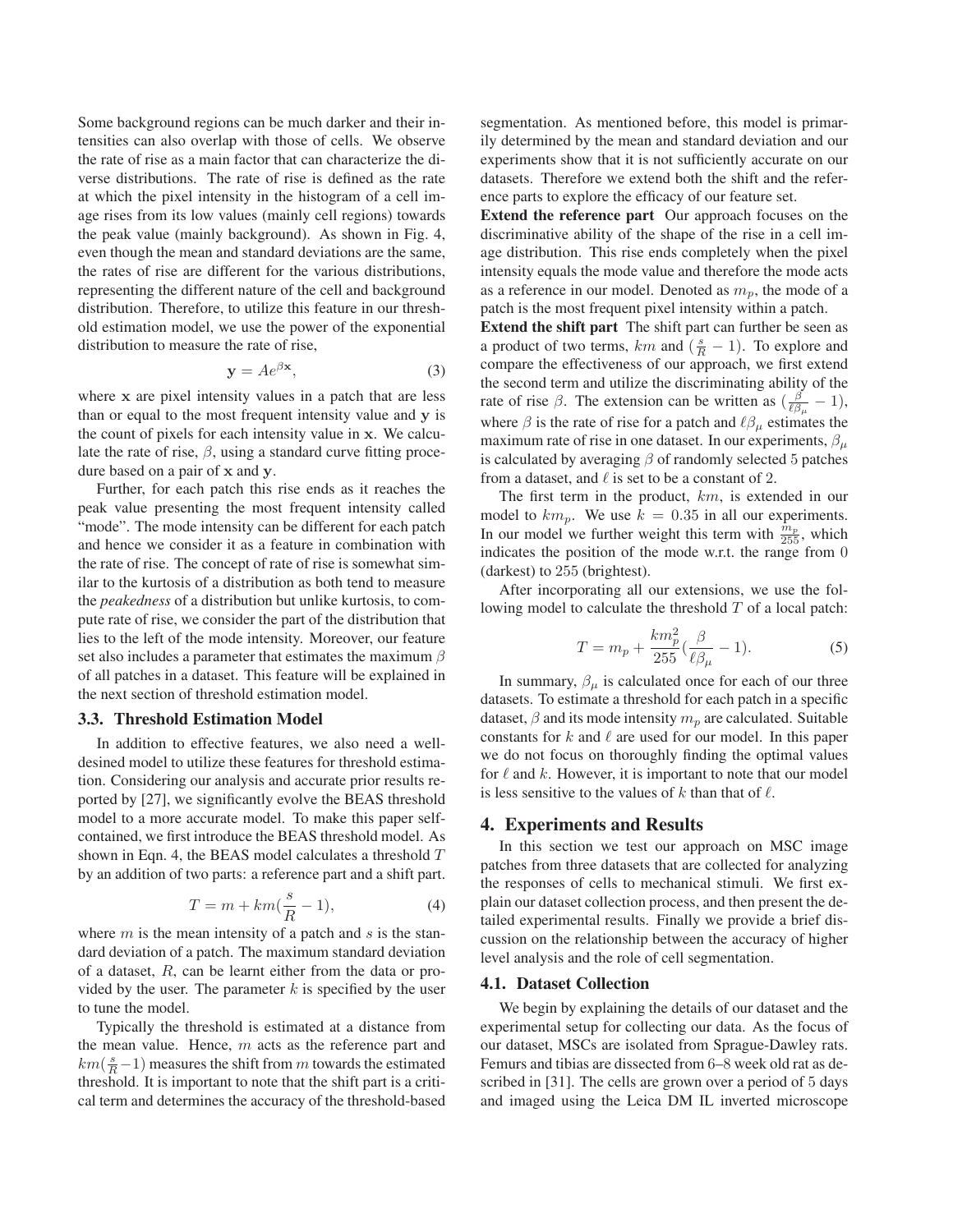Table 2: Comparison of threshold estimation errors  $e_t$ .

| <b>Algorithm</b> | 35PDMS+Cuts      | 10PDMS+Stretch    | <b>Plastic+Cuts</b> |
|------------------|------------------|-------------------|---------------------|
| <b>Huang</b>     | $9.11 \pm 1.88$  | $7.4 \pm 3.02$    | 14.50 ± 4.16        |
| Li               | $11.44 \pm 2.91$ | $8.72 + 2.94$     | $16.89 \pm 5.09$    |
| <b>ME</b>        | $31.44 \pm 8.94$ | $24.12 \pm 10.24$ | $37.61 \pm 17.50$   |
| <b>Otsu</b>      | $16.11 \pm 9.48$ | $10.16 \pm 4.30$  | $19.39 \pm 6.57$    |
| <b>SH</b>        | 33.78±27.66      | $14.92 + 12.62$   | $49.94 + 32.45$     |
| Yen              | 32.44±8.89       | 24.32±12.22       | $39.61 \pm 20.61$   |
| <b>Ours</b>      | $1.32 \pm 0.79$  | $1.36 \pm 1.24$   | $1.626 \pm 1.76$    |

(Bannockburn, IL) with a 10X objective. For our study, these cells are grown on three different substrates subjected to different stimuli. Each stimulus has a different role in affecting the behavior of the MSCs. We list the conditions as follows: (i) 35: 1 crosslinked PDMS substrate with cuts, (ii) 10: 1 crosslinked PDMS substrate with applied stretch, and (iii) Plastic substrate with cuts.

Our database contains 28 images of the size  $1392 \times 1040$ , 10 images of the size  $1200 \times 1600$ , and 15 images of the size  $1392 \times 1040$  in the datasets of 35PDMS+Cuts, 10PDMS+Stretch, and Plastic+Cuts respectively. For performance evaluation, we randomly extract a diverse set of 86 patches, with a size of  $300 \times 300$ , from the 53 images of MSC databases: 50 patches from 10PDMS+Stretch and 18 patches from both 35PDMS+Cuts and Plastic+Cuts. To facilitate future research and performance comparison, these three MSC databases are publicly available<sup>1</sup>.

#### 4.2. Results and Comparison

In order to study the performance of conventional approaches on our data and compare to our approach, we select a diverse set of well-known global and local threshold based approaches. To remove any bias in our coding, we use the standard implementation of these approaches (the auto threshold tool and the auto local threshold tool<sup>2</sup>) available in ImageJ. All the approaches are tested on the same local patches extracted from three datasets, which have been passed through the preprocessing step mentioned in Sec. 3. Before we present the results, we briefly introduce the baseline approaches to make this paper self-contained.

 $\diamond$  Huang [7] The threshold is calculated based on minimizing the measures of the fuzziness. This approach also makes use of the Shanon's Entropy.

 $\Diamond$  Li [13] This technique uses the minimum cross entropy for thresholding. The implementation used in this paper is based on its iterative version.

 $\Diamond$  BEAS [27] This is a local theshold based approach. It considers a limited surrounding region around each pixel and estimates a threshold to segment a particular pixel based on the mean and standard deviation.

 $\Diamond$  Max Entropy (ME) [10] This technique uses the entropy of the histogram for thresholding. We use the standard



Figure 5: Comparison of estimated thresholds on 35PDMS.

implementation of this approach detailed in [10].

 $\Diamond$  Otsu [19] This technique is based on minimizing the intra-class variance of the two classes. This intra-class variance is a weighted sum of the variance of two classes.

 $\Diamond$  ShanBhag (SH) [24] In this entropy-based technique, the image is considered to be composed of two fuzzy sets that correspond to two classes.

 $\Diamond$  Yen [30] This multi-level thresholding technique is based on two factors: the discrepancy between the original and the thresholded image, and the number of bits required to represent a thresholded image.

To make a comprehensive analysis, we use two different evaluation matrices: (i) the threshold prediction error  $e_t$ , which is the absolute difference between the estimated threshold T and the ground-truth threshold  $T<sub>g</sub>$ , and (ii) the similarity score S of the estimated segmentation mask  $\mathbf{M}_q$ w.r.t. the ground-truth mask **M**. For each patch in our datasets, we manually adjust the threshold until achieving visually appealing segmentation results. The resultant threshold is treated as the ground-truth threshold  $T<sub>g</sub>$ , based on which the resultant segmentation mask is considered as the ground-truth mask  $M<sub>q</sub>$ . We compute these metrics by,

$$
e_t = |T - T_g|,\t\t(6)
$$

$$
S = 1 - \frac{||\mathbf{M} - \mathbf{M}_g||_2^2}{N_M},
$$
\n(7)

\ntotal number of pixels in the ground truth.

where  $N_M$  is the total number of pixels in the ground-truth<br>most:  $\mathbf{M}$ . Now we grow the ground-truth in three groots. mask  $M<sub>q</sub>$ . Now we present our results in three aspects.

Comparing threshold prediction error Other than the BEAS approach, a local threshold method calculating a threshold for each pixel, we expect the other approaches to estimate a threshold value for each testing patch that is closer to the ground-truth threshold  $T_g$ . We show the mean and standard deviation of the threshold prediction error  $e_t$  in Table 2. Note that the BEAS approach cannot be reported in this table, and its similarity score of the segmentation mask will be presented later. From Table 2, we see that the error is the smallest for our approach in all three datasets while Huang ranks the second. On the other hand, both ME and Yen show least suitability to our datasets. We show the predicted threshold values of all these algorithms on 18 testing patches of 35PDMS+Cuts in Fig. 5. On the same 18 patches, we also perform an unpaired *t-test* for each approach to compare its threshold with the ground truth. We

<sup>1</sup>http://www.cse.msu.edu/˜liuxm/MSC <sup>2</sup>http://fiji.sc/wiki/index.php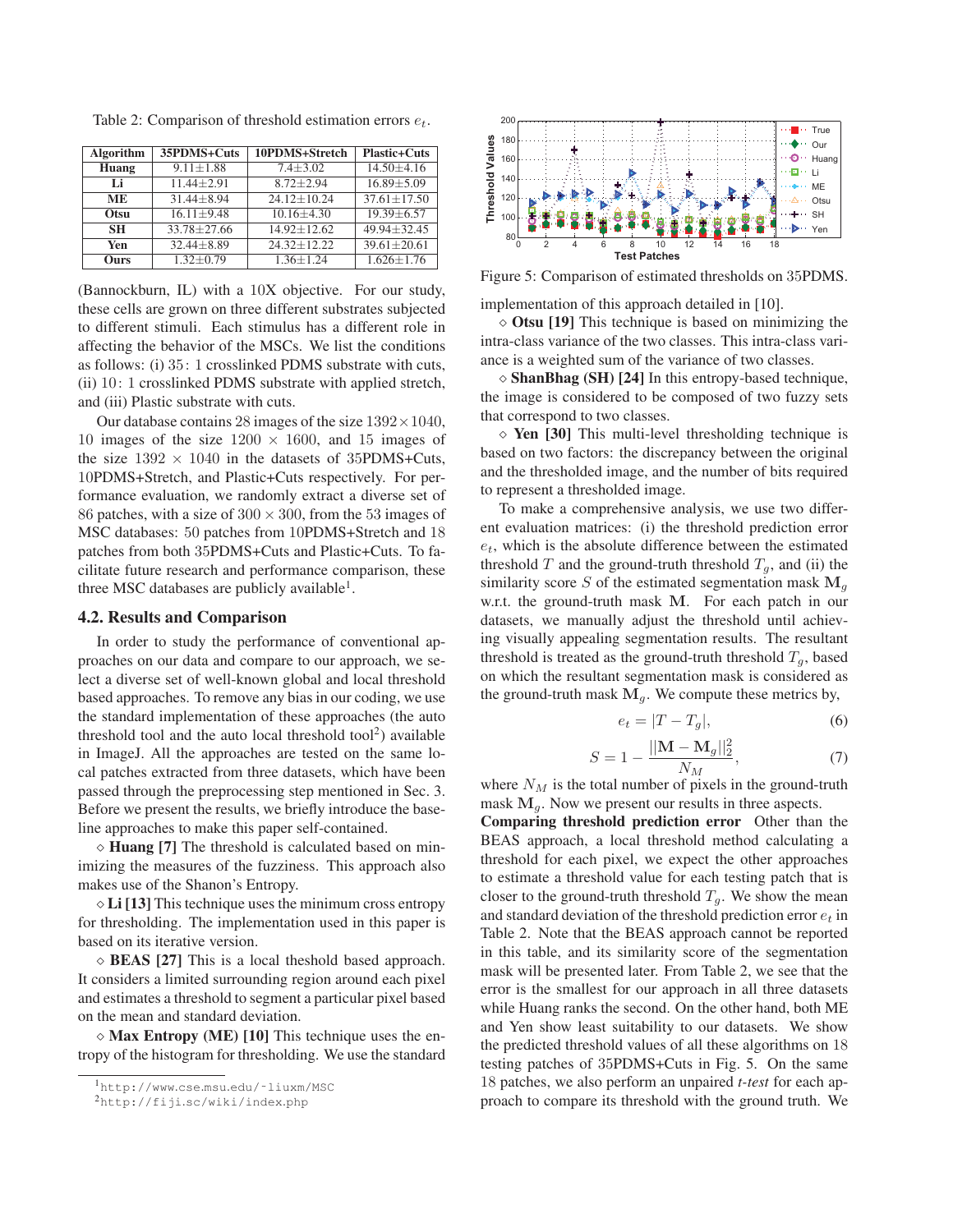

Figure 6: Comparison of similarity scores S on 35PDMS+Cuts (left), 10PDMS+Stretch (middle), and Plastic+Cuts (right).

obtain a t-value of 7.09 for our approach whereas for Huang the t-value is 20.56, hence showing a higher similarity of our results with the ground truth.

Comparing similarity score In this section, we compare our estimated segmentation mask to the ground-truth mask, since this is a more direct evaluation of the segmenation accuracy than the threshold prediction error. The comparison of similarity scores  $S$  in Fig. 6 shows that the resultant masks obtained from our approach are most similar to the ground truth. Considering a confidence interval of 95%, the mean similarity scores of our approach on 35PDMS+cuts, 10PDMS+stretch, and Plastic+cuts are  $0.98 \pm 0.008$ ,  $0.95 \pm$ 0.013, and  $0.95 \pm 0.046$  respectively, whereas the BEAS approach ranks the second with the respective mean similarity scores of  $0.85 \pm 0.032$ ,  $0.88 \pm 0.016$ , and  $0.86 \pm 0.030$ for the aforementioned three datasets. Furthermore, our method appears to have the minimal variation in similarity scores among all methods, which is a favorable property well reflecting the stability of our segmentation algorithm on diverse cell images. Figure 7 shows examples of the segmentation mask obtained from the best two algorithms.

Comparing results of datasets It is important to see how all the algorithms perform on different datasets. We can relate this study to the discussion on the characteristics of the image data presented in Sec. 3.1 and thus develop insights regarding the overall performance of algorithms. Table 2 shows high errors for all the algorithms on the Plastic dataset, while the errors are mostly the lowest for 10PDMS. Similarly the average value of similarity scores for all the results is the highest for 10PDMS with a value of 0.484, whereas this value is the lowest for Plastic with 0.379. This can be related to the fact that the Plastic data also has the highest values for both cell-pixel variance and backgroundpixel variance, as shown in Table 1. On the other hand, these variances are the lowest for the 10PDMS dataset, which is also consistent with the fact that the threshold prediction errors of 10PDMS are the lowest.

## 4.3. High Level Analysis and Segmentation

High level analysis of cell images, such as orientation or density based studies, can be significantly affected by the accuracy of image segmentation results. Even slightly better segmentation performance of one technique over the other can provide very different results in high level analysis. Hence, given our accurate segmentation, we consider our approach to be an enabling tool for high level cell analysis. To elucidate our point, the  $4<sup>th</sup>$  row of Fig. 7 clearly shows that some unwanted dark regions are obtained with the BEAS approach, which are hard to be removed by post processing. This can happen whenever a method does not perform well in cell segmentation. If automatic density based study or orientation based analysis is performed on such masks, the results of such studies can be significantly erroneous. Therefore, for a truthful high level analysis, it is imperative to first achieve highly accurate cell segmentation, as demonstrated in our proposed approach.

## 5. Conclusion and Future Work

It is commonly believed that the success of high level cell analysis heavily depends on the accuracy of cell segmentation. Therefore, this paper aims to design an accurate cell segmentation model for the challenging images obtained under diverse experimental conditions. We evaluate the efficacy of our approach on three MSC image datasets obtained under the influence of three different sets of culture surface and mechanical stimuli. Comparison with previous methods shows the superiority of our approach. Our approach is the outcome of a thorough analysis of the different sets of MSC images and the discovery of the discriminative feature such as the rate of rise of the intensity distribution.

One next step is to fuse the patch-based segmentation into a segmentation mask for an entire cell image. Also we will utilize our accurate segmentation to design an automatic tool for high level cell analysis, such as studying the distribution of cell orientation in response to different mechanical stimuli. Furthermore, the generalization of our approach to other applications is also our future goal.

# References

- [1] http://minorityhealth.hhs.gov/templates/brows e.aspx?lvl=3&lvlid=555.
- [2] http://report.nih.gov/NIHfactsheets/ViewFactS heet.aspx?csid=62&key=R#R.
- [3] G. Abouna. Organ shortage crisis: problems and possible solutions. In *Transplantation Proceedings*, volume 40, pages 34–38. Elsevier, 2008.
- [4] C. Chen, W. Wang, J. A. Ozolek, and G. K. Rohde. A flexible and robust approach for segmenting cell nuclei from 2D microscopy images using supervised learning and template matching. *Cytometry Part A*, 83(5):495–507, 2013.
- [5] Y. M. George, B. M. Bagoury, H. H. Zayed, and M. I. Roushdy. Automated cell nuclei segmentation for breast fine needle aspiration cytology. *Signal Processing*, 93(10):2804–2816, 2013.
- [6] D. House, M. L. Walker, Z. Wu, J. Y. Wong, and M. Betke. Tracking of cell populations to understand their spatio-temporal behavior in